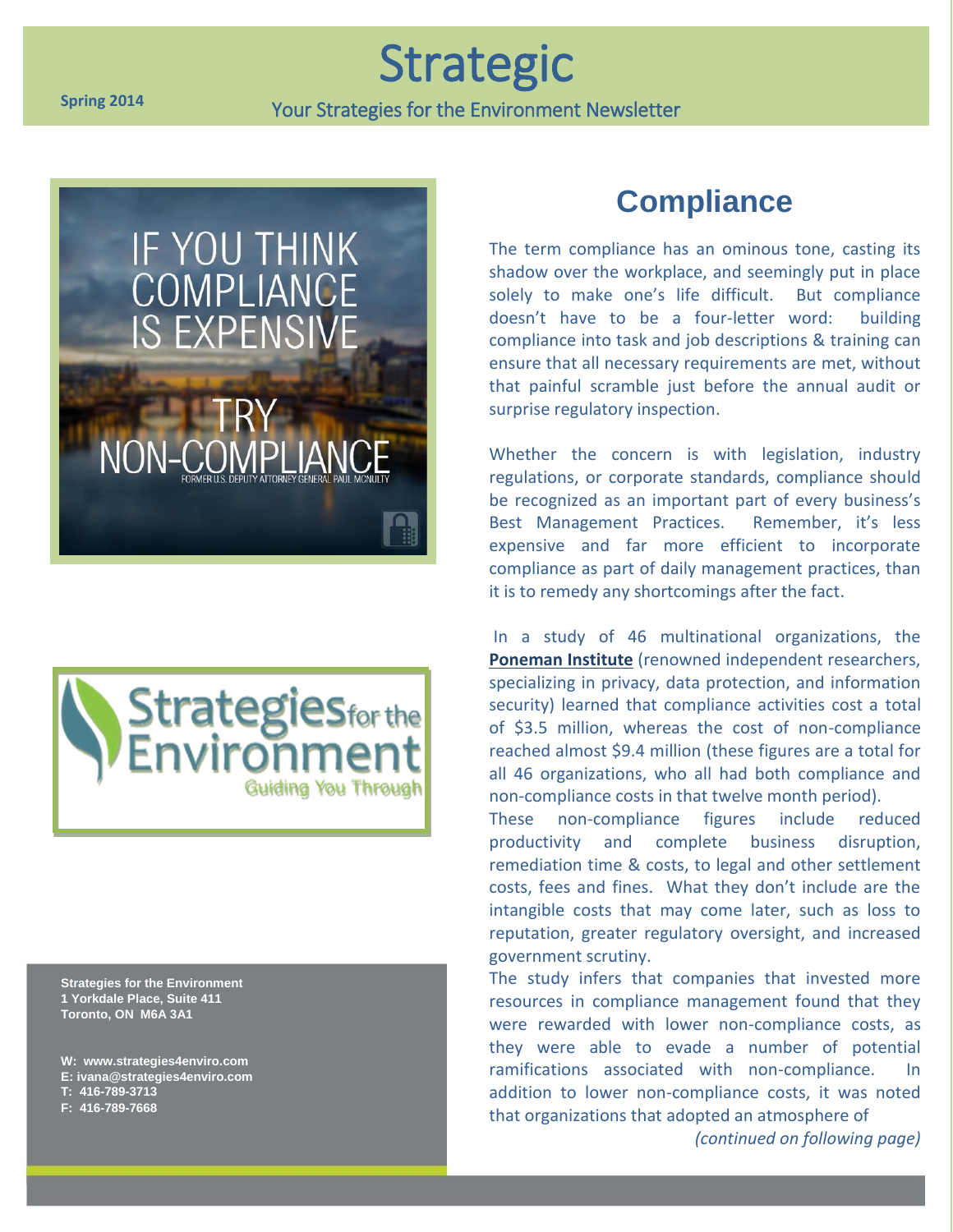Strategic

Your Strategies for the Environment Newsletter

*(Continued from previous page)* compliance were found to be more conscious of security and privacy issues. A key tool to reducing the total cost of compliance throughout these organizations was the institution of ongoing internal compliance audits, allowing companies to have greater control over compliance 'burden'.

For further information on this study, and the importance of proactively managing compliance, please click on the following link: **True Cost of Compliance**

Thinking of introducing an environmental, health & safety, or quality management system into your company? Have you been tasked with implementation of a management system? If you've already implemented a compliance system, doesn't it pay to ensure that you stay compliant with the programs and guidelines that you yourself designed? Recognize that your operation has issues, but not really positive what they are? Not sure where to start? Strategies for the Environment is here to help guide you through.





# **Important Things to Remember**

Element 21 of the latest revisions to the DWQMS Standard mandates that "*the Operating Authority shall strive to continually improve the effectiveness of its Quality Management System through the use of corrective actions".*

What does this mean for your DWQMS? It means that there will be a stronger expectation of continual improvement. Your management system cannot stay stagnant and your corrective action process must be robust. Drinking water systems will now have to incorporate effective and systematic corrective action processes into their DWQMS, continually monitoring for areas of concern, and documenting them along with any improvements made. Strategies for the Environment's *Root Cause and Corrective Action* course will ensure that your DWQMS remains compliant to these new requirements. In addition, our *Continual Improvement* course will help you get to the next level.